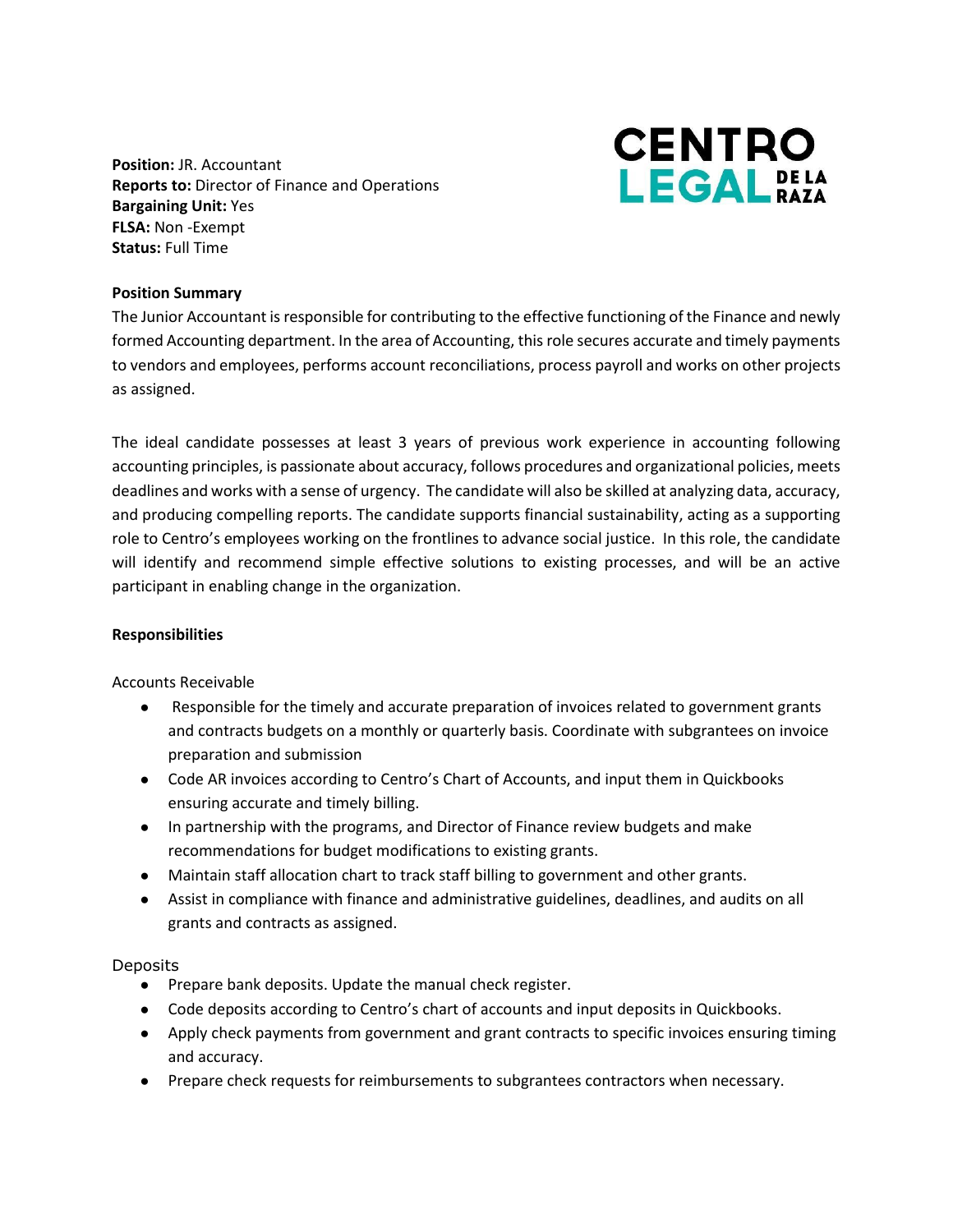Accounts Receivable

- Review accounts receivable aging and pursue collection on accounts receivables when necessary, ensuring that invoices do not remain unpaid for more than 60 days.
- Meet with the Director of Finance on a monthly basis to review AR ageing report and make recommendations if further actions are necessary.

# General Ledger

- Prepare bank reconciliations.
- Assists with end of the month procedures.
- Prepare Payroll Journal Entry
- Assist with other GL tasks as needed

# **Other**

- Assist with all audit inquiries, copies, etc.
- Perform additional duties as assigned
- Assist as a backup to Payroll processing

# **Qualifications**

The applicant must profoundly share Centro Legal's mission and vision of racial, economic and social justice. Qualifications include:

- Minimum of three years of experience in Accounting, including financial reporting and billing and/or payable functions. Experience in payroll desirable
- Understanding of generally accepted Accounting principles
- Excellent communication skills, both verbal and written
- Ability to Interact effectively with a broad range of colleagues and stakeholders
- Self-starter and open minded, takes initiative to improve processes, actively seeking new ways of working
- Attention to detail and excellent time-management skills to deal with changing priorities
- Ability to work independently as well as within a team
- Demonstrate initiative, quantitative analytical, and problem-solving skills
- Able to prioritize tasks and meet deadlines in a fast-paced environment
- Demonstrates leadership skills and enthusiasm for learning
- Able to be entrusted with sensitive information

### Other Skills Required

- Minimum AA degree or higher in Accounting or Business Administration
- Proficiency in MS Excel and Word, G-Suite
- Strong computer skills; proficient or advanced skills in Microsoft Suite, QuickBooks, familiarity with database applications (Salesforce) and Payroll systems, ADP, Paychex or other Time Management system.

### **Compensation**